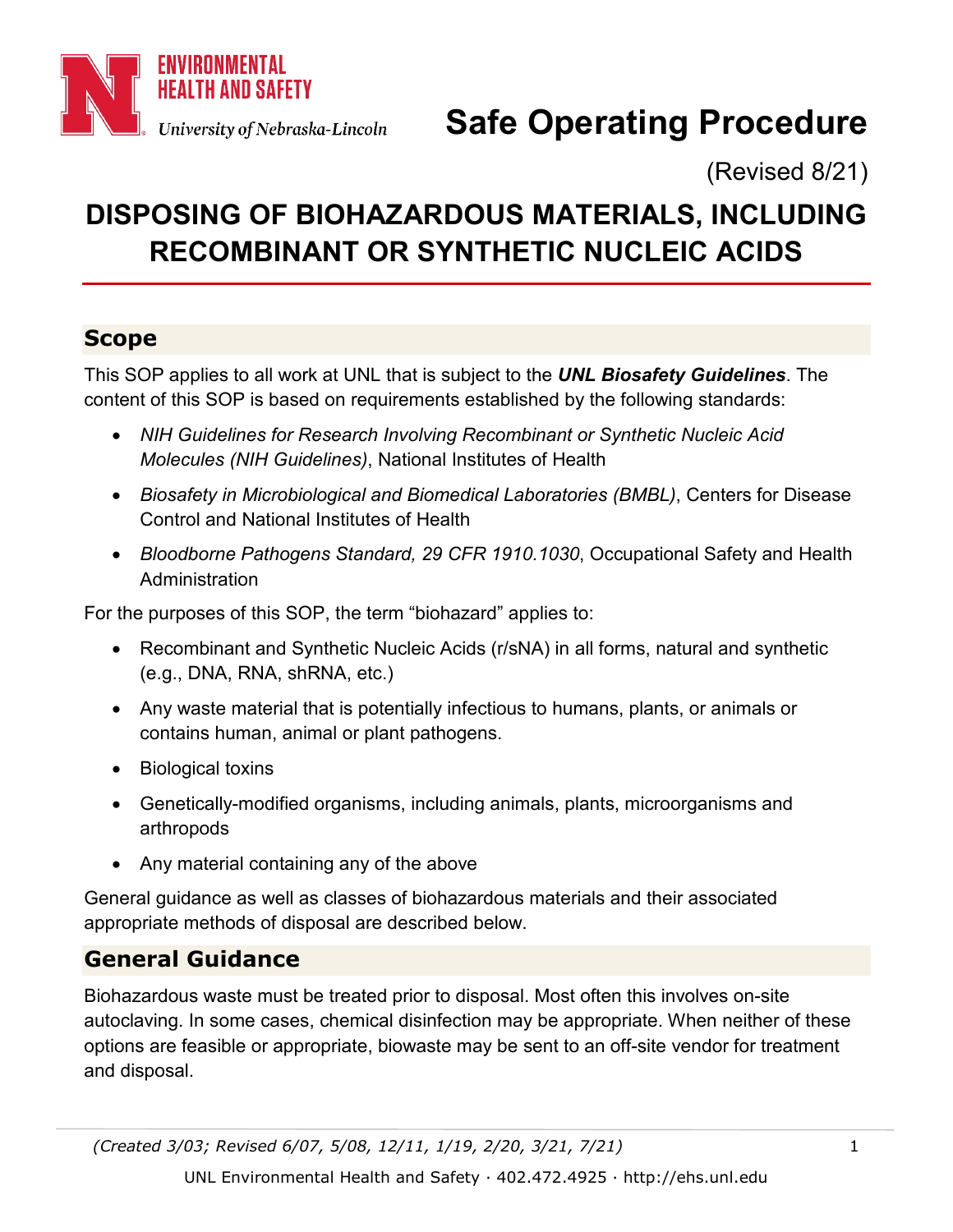

### **Chemical Disinfection**

Waste items in a solid state that do not meet the definition of a hazardous or special waste and are chemically disinfected can be disposed of in the regular trash after sufficient contact time with the disinfectant. See the EHS SOP, *Chemical Disinfectants for Biohazardous Materials* for guidance on appropriate disinfectants and contact times. See the EHS SOP, *Items/Materials Prohibited from Trash Cans and Dumpsters* for more information on regulated waste management. Wastes in a liquid state that do not meet the definition of a hazardous or special waste and are chemically disinfected can be disposed via the sanitary sewer after sufficient contact time with the disinfectant. See the EHS SOP, *Sewer Disposal List* for more information on wastes suitable for sanitary sewer disposal.

#### **Use of Vacuum Systems**

Vacuum trap systems are commonly used in labs to remove supernatant and other waste liquid from cell and microbe culture plates and tubes. When setting up these systems it is essential to protect the vacuum line by utilizing a trap containing an effective disinfectant and an in-line HEPA filter (see Figure 1). At a minimum, vacuum aspiration systems in BSL-2 labs must have a trap containing an effective disinfectant **and** an in-line HEPA or equivalent filter. Use of an overflow container after the trap is optional. Recommended filters are Cytiva Whatman™ HEPA-Vent Filter (Fisher #09-744-79) or MilliporeSigma™ Millex™ Filter (Fisher # SLFG85010). Filters should be checked regularly and replaced, as necessary.

#### **Vacuum Flask Use Procedure:**

- 1. Prior to adding media, fill the flask with bleach or other approved disinfectant to achieve proper concentration when flask is full.
- 2. Label flask with the biohazard symbol, material to be collected, and disinfectant concentration. (e.g. *Tissue culture media with 10% bleach*)
- 3. Include an in-line hydrophobic HEPA filter between the flask and the vacuum outlet. It is recommended to date the filter when installed.



**Figure 1 Vacuum aspiration system setup to protect a vacuum line.**

4. When 2/3 full, waste liquid can be disposed of down the sanitary sewer if it has been  $\geq 1$ hour since liquid was last added to the flask. If hazardous chemicals are present in the media (e.g. methanol, selenium, heavy metals, etc.) the liquid waste must be collected by EHS. In this case, disconnect the flask from the vacuum line, and pour the liquid into a collection container that can be closed and tag it for pick up by EHS.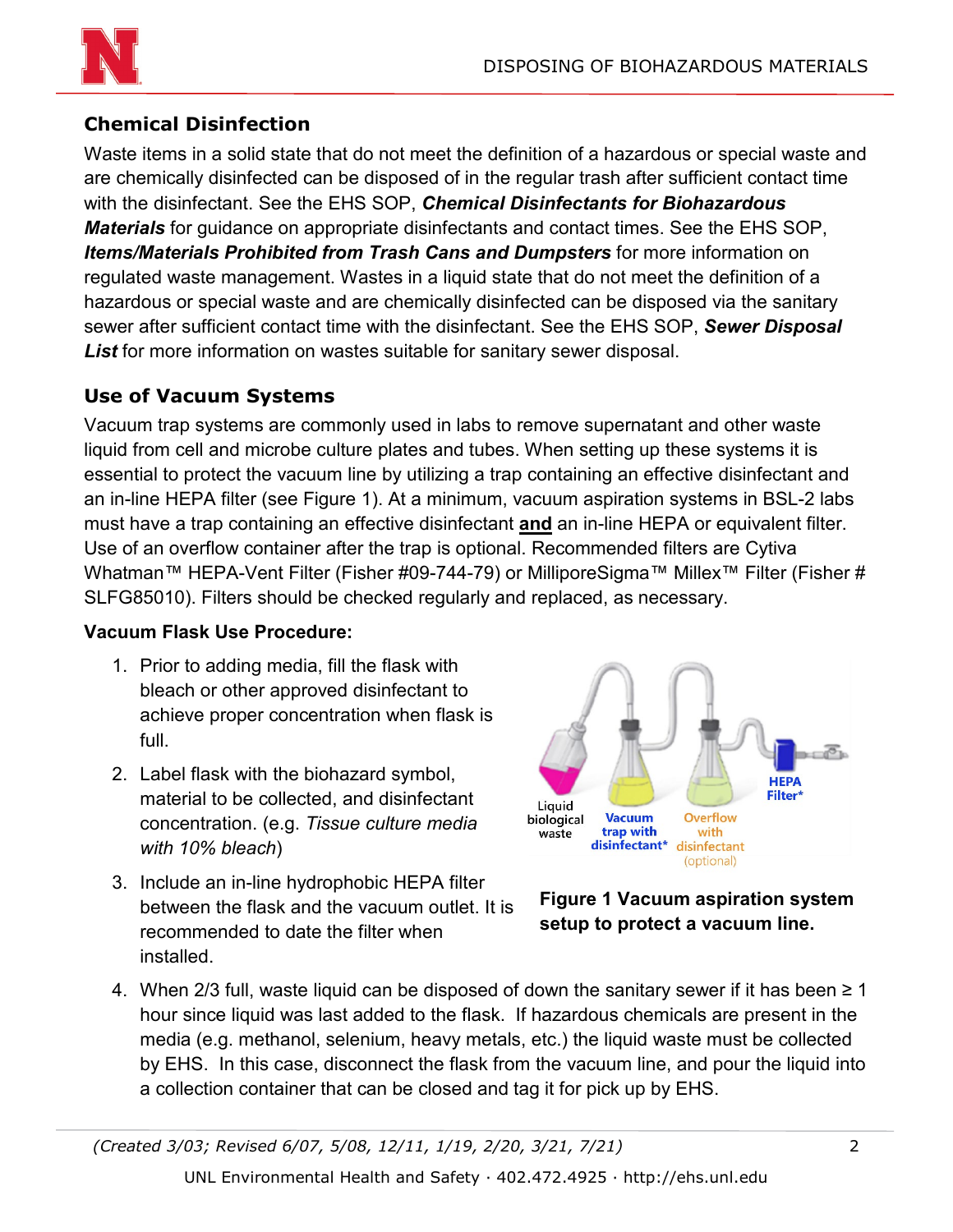

#### **Off-site Treatment**

Biohazardous waste that is managed through EHS for off-site treatment must be accumulated in specific containers. Contact EHS for additional information.

#### **On-site Autoclaving**

For a full discussion of autoclave use for disposal of biohazardous waste refer to the EHS SOP, *Autoclave Operation and Use*. Following is a summary of information contained in the referenced SOP.

Biohazardous waste that is autoclaved on-site to render it non-infectious or non-viable must be collected in bags that are rated for autoclave use and the maximum temperature of the autoclave waste cycle used. If pathogenic to humans, the bags must also be marked with the universal biohazard symbol. Autoclave tape must be affixed to the container prior to treatment (select a lead-free autoclave tape); the tape should be placed over the biohazard symbol in a "X" pattern. Any biohazard labels and markings not covered by tape must be obliterated following treatment and prior to disposal. Autoclaved waste bags must be placed in unmarked outer bags that are dark or opaque (i.e., not see-through) prior to disposal, and all liquids must be absorbed onto a solid media prior to placement in refuse containers or if allowed, they may be disposed via the sanitary sewer. Sewer disposal is limited to nutrient media and dilute disinfectants that are otherwise non-hazardous (do not contain chemical constituents regulated under hazardous waste laws, such as heavy metals, solvents, etc.). Contact EHS if you are unsure if a liquid can be sewer disposed.



Do not use red biohazard bags for any type of waste collection other than biohazardous waste (i.e., regular trash, radioactive materials not contaminated with biohazards).

Autoclaves used to decontaminate biohazardous waste must be part of the EHS Autoclave Testing Program or users must conduct independent verification testing using biological indicators and record/log the testing. See the EHS SOP, *Autoclave Performance Testing* for guidance. Biohazardous waste must not be disposed if the autoclave cycle did not achieve the desired performance; the waste cycle must be repeated until the required parameters for waste decontamination are achieved.

Autoclave waste cycles must meet certain requirements to ensure that the cycle is effective. Sterilization times for biohazardous waste can range from 30 minutes to 90 minutes, and temperatures can range from 121°C to 134°C. The selected parameters must be appropriate to the unique attributes of the specific biohazardous waste. It is not necessary to use a solid waste cycle for solid biohazardous waste decontamination. If a liquid cycle meets the required parameters, then that cycle (sterilization time of ≥ 30 min) will be appropriate as well. Keep in mind that the time mentioned here is the sterilization time; the entire run will include additional time to reach sterilization temperature and then cooling/drying time.

*(Created 3/03; Revised 6/07, 5/08, 12/11, 1/19, 2/20, 3/21, 7/21)* 3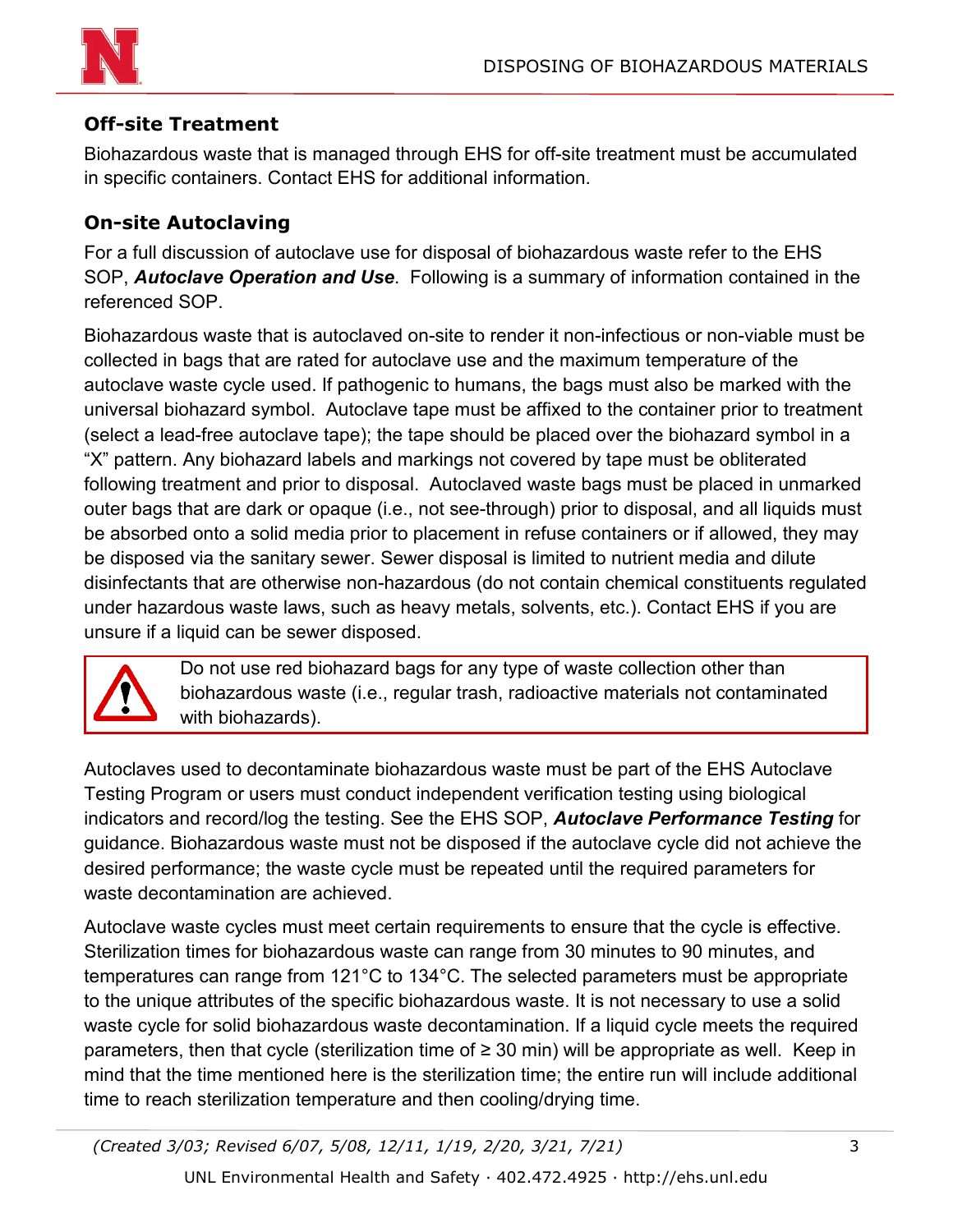

## **Specific Waste Types**

- *Human blood and other potentially infectious body fluids* and contaminated materials must be decontaminated prior to disposal as solid waste refuse or managed through EHS. Generally, this type of waste is decontaminated on-site by autoclaving or collected by EHS and disposed via a vendor. This material must not be incinerated onsite.
- *Laboratory waste from infectious agents* (i.e., culture plate and broths) must be autoclaved prior to disposal. Chemical disinfection is generally suitable for contaminated disposable and non-disposable laboratory equipment and consumables (i.e., pipette tips, glass, cuvettes, etc.). This material must not be incinerated on-site.
- Some, but not all *Biological Toxins* can be deactivated by autoclaving. Minimum cycle parameters for biological toxins are 121°C for  $\geq$  1 hour using a liquid cycle with slow exhaust. Contact EHS to confirm the specific toxin is compatible with autoclaving prior to proceeding.
- *Recombinant/synthetic nucleic acid-containing materials (i.e., cultures, microbes, plasmids*) must be decontaminated or inactivated before disposal. Chemical treatment with an appropriate disinfectant is an acceptable method of inactivation. Autoclaving of r/sNA-containing materials is also acceptable.
- *Research animal carcasses* and parts, contaminated bedding and feeds, excreta, etc. are generally disposed via incineration, autoclave or decontaminated by chemical treatment prior to disposal. If necessary, autoclaving of small animals (rodents, birds, rabbits, etc.) is possible, but should be done in consultation with EHS to ensure appropriate cycle parameters for complete decontamination. Cages and other nonremovable, non-porous surfaces can be treated by chemical disinfection or autoclaved.



**Note:** For additional restrictions related to on-site incineration, refer to the EHS SOP, *Pathological Waste Incinerators - Operating Permit Requirements*.

- *Soils and other plant-related materials* Soil and plant material (i.e., leaves, shoots, stalks, etc.) that contains r/sNA or is contaminated with plant pathogens must be biologically inactivated prior to disposal. Inactivation by autoclaving requires sufficient run time and specific temperatures and pressures. Soil is more difficult to inactivate, as it is very dense. See the EHS SOP, *Autoclave Operation and Use* for guidance on autoclave parameters for inactivating soil and plant material.
- *Animal diagnostic specimen shipping containers*, if contaminated, must be treated by autoclaving or chemical treatment prior to disposal, incinerated, or managed through EHS for disposal.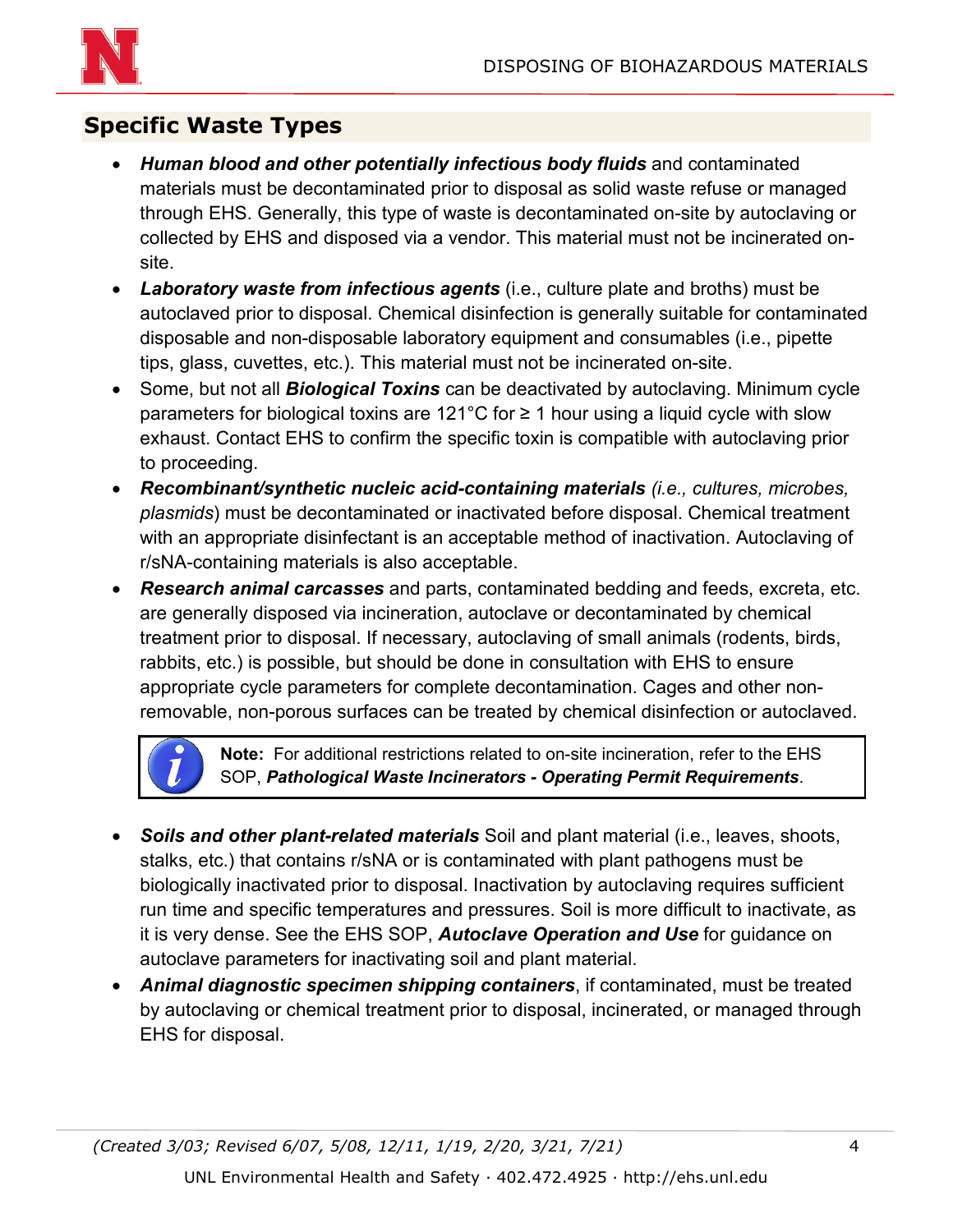

• *Sharps,* including glass, razor blades, needles, and other objects that can penetrate the skin and are potentially contaminated with biohazardous materials must be accumulated in rigid, leak-proof, labeled, containers (Figure 2). Full containers must be autoclaved or managed through EHS. Special marking, coloration, and other requirements apply to sharps contaminated with bloodborne pathogens. For more information refer to UNL's *Bloodborne Pathogen Exposure Control Plan*, which is available on the EHS web site.



#### **Figure 2 Contaminated Sharps Collection Containers**

If a red biohazard plastic container is used for sharps contaminated with biohazardous material that is not pathogenic to humans, the container must have the biohazard symbol thoroughly defaced and be clearly marked as "**Non-Human Biohazardous Sharps**." (Figure 3). These containers should be autoclaved or disposed of through EHS when 75% full.



**Figure 3 Non-Human Biohazardous Sharps Containers**